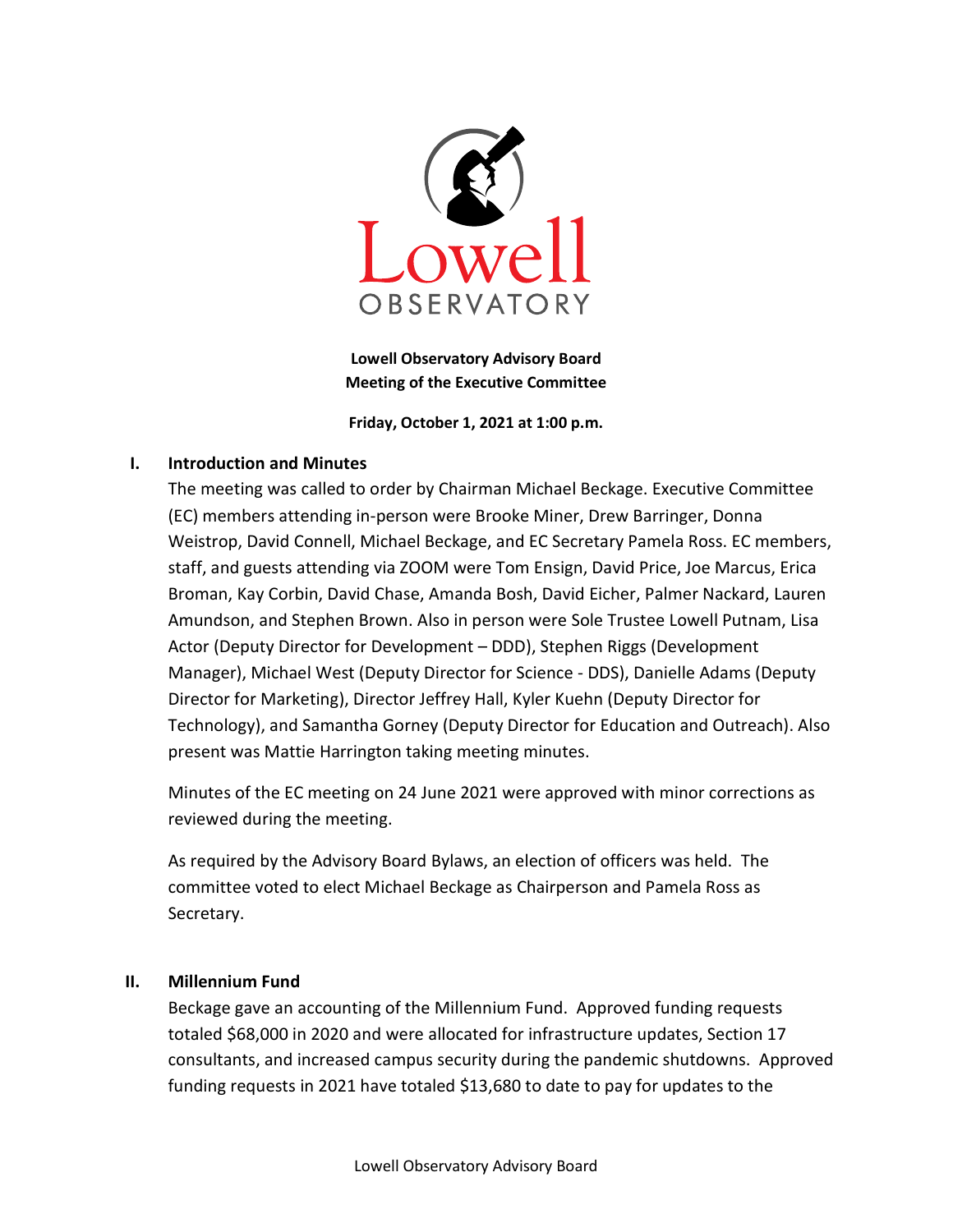observatory's firewalls and website, along with anti-virus software. The Director requested \$15,000 for White House (Marketing Department building) renovation and \$12,000 for a membership acquisition mailing. The funding requests were approved, bringing the total of approved funding requests to date to \$40,680. The Millennium Fund balance was \$2,342,754 as of August  $31^{st}$ .

### III. Trustee's Comments

Lowell Putnam reported that the Bill for Section 17 is ready for submission and approval. Arizona Senators have expressed support and Senator Mark Kelly will be putting the Bill forward. The only possible issue is the reversionary rights clause. The Trustee is requesting that everyone contact their representatives and voice support of the Bill. The Flagstaff City Council will decide whether to issue a resolution in support of the Bill during the October City Council meeting. The Trustee is asking those in support of the Bill to attend and support the measure. Written responses in support of the Bill are also welcome.

Trust performance is good. A conversation has begun with BNY Mellon regarding the status of the line of credit. Topics will include additional funding needed for the Astronomy Discovery Center (ADC). The Trustee is also checking with Alliance and Chase regarding financing for a construction loan.

# IV. Director's Report

Director Hall reported on critical staff hires going into 2022. The search for a new Deputy Director for Science has resulted in the hiring of Christoph Keller. Christoph will join the staff in early 2022.

A new Lowell Observatory Post-Doctoral Fellowship, a 4-year appointment sponsored by the trust for five years, will be expanded in the future to cover four fellowships. The objective is to bring new ideas and intellectual capital to the Observatory.

Per the sustainability scenario, we are \$2 million below estimated. Improvement is expected in 2023 and 2024 due to new plans that will address sustainability.

COVID-19 update: The Delta variant wave in Arizona started in July and could remain the same for an unknown period. We are prepared to open to the public for those who can provide proof of vaccination, with the intention to move into Phase 3 reopening as soon as possible with some restrictions in place. The consensus of the group was very positive regarding reopening with restrictions requiring proof of vaccination.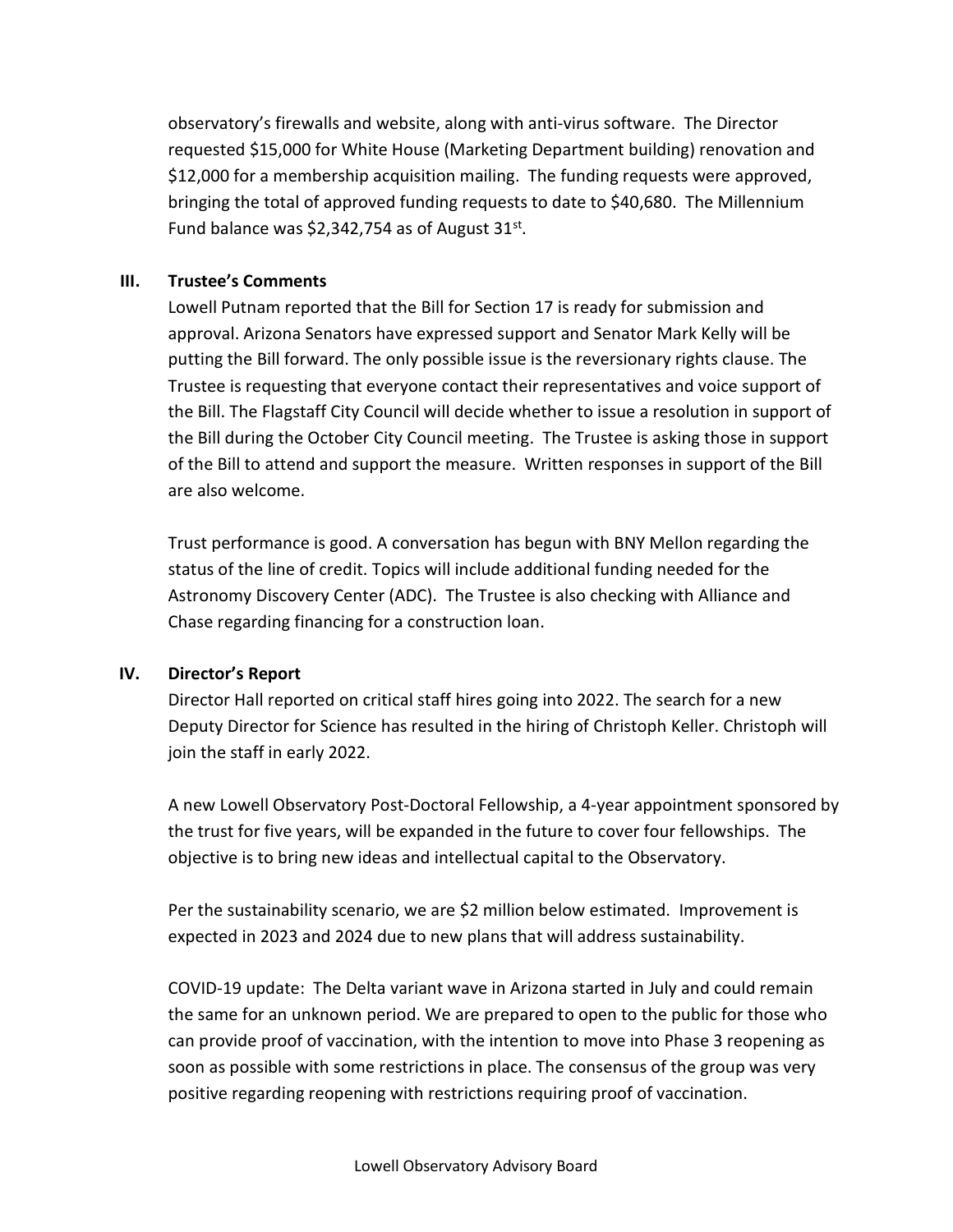# V. Marketing and Communications

Danielle Adams reported that branding updates are done and there are only a few things left to be outfitted with the new Lowell logo. Marketing/Communications has hired six new visitor experience associates and a new Marketing Manager, Cody Halfmoon. A person dedicated to live streaming events will be coming onboard soon.

Evening tours are selling out, but daytime tours are not doing as well. The Starry Skies Gift Shop is doing well, and net reviewer scores are good. Revision of the website should be complete in November. Migration of the Lowell Observatory Foundation website will begin soon.

The I Heart Pluto Festival received a grant for \$25K from the Visit Arizona Initiative. The 2024 Solar Eclipse event will be in Waco, Texas and plans are moving forward to have a presence there. Discovery Communications plans to partner with Lowell Observatory for eclipse coverage.

# VI. Marketing and Revenue Strategy Team (MARS)

Tom Ensign reported that the LOCKs (Lowell Observatory Camps for Kids) program in Cave Creek is doing very well. The school district has expressed interest in expanding the program/curriculum from one to seven schools and will put a line item in its budget for LOCKs. Additionally, the Kiwanis Club will continue their support.

Talks have begun with Annunciation Catholic Schools and the feedback is positive. They are open to testing the Orbits curiosity boxes. We will be approaching 'for profit' organizations like KinderCare for use of the curiosity boxes. This would allow kids to take the boxes home so learning activities can be done with the family.

#### VII. Development

Lisa Actor reported that we have raised \$5.3 million to date in 2021 and should close out the year with at least \$11.5 million raised after closing several large capital and endowment gifts. A meeting is scheduled with the Hearst Foundation to discuss a possible donation to the ADC. The total raised for the ADC as of Sept. 30<sup>th</sup> is \$30,300,000 and there are still naming opportunities.

The Membership and Annual Funds are at 61% of their goals as of Sept 30th. We will be hiring a membership acquisition and retention coordinator. A meeting with the Arizona Department of Tourism is scheduled to discuss a marketing grant opportunity. We are talking with some donors about a grant for planning the technology center.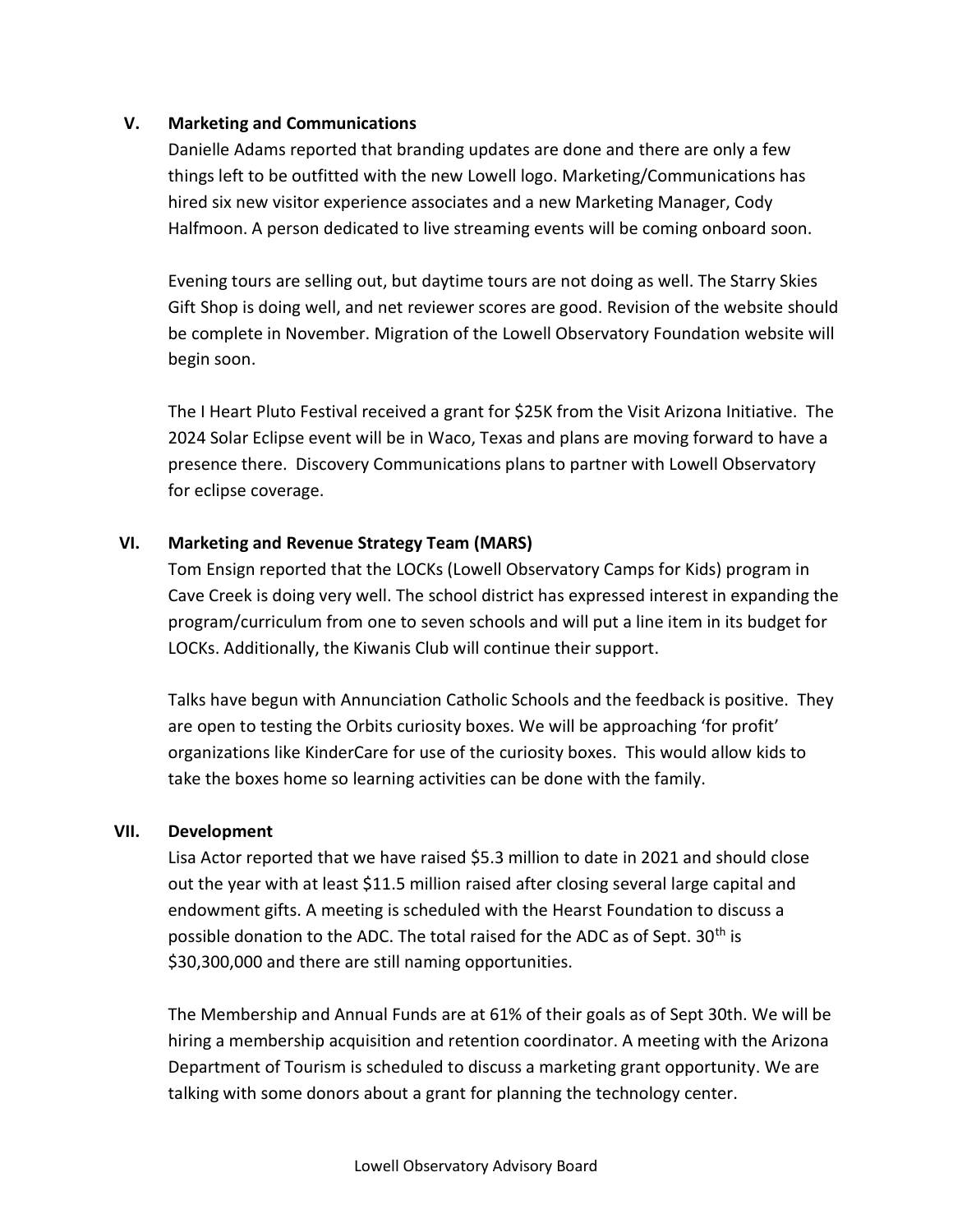There are two new Percival Lowell Society members and four estate gifts that will close in 2022. A new program with BNY is providing estate planning advice to our donors at no cost to the donor or the Observatory.

### VIII. Outreach

Samantha Gorney reported that Safety and Security Planning is ongoing, and we will have a visit from Dave Ellis to do an assessment of the Observatory's safety and security.

ADC interpretive planning will stress math as a language that is essential in astronomy. We want to make sure that message comes across to children. Operational planning is currently working on a program and business plans for the curiosity boxes. An ad-hoc committee will be formed to review plans with Advisory Board participation.

# IX. Putnam Collection Center (PCC)

Joe Marcus reported that Judge Mary Schroeder has joined the PCC Committee.

Lauren Amundson's quarterly summary of PCC activities was relayed. Briefly, disaster recovery supplies have been received and assembled into four caches for Lowell Observatory, Museum of N. Arizona, NAU Cline Library and Dine College. Staff attended several virtual meetings of the Libraries Association and Society of American Archivists. A new NAU/NASA Space Grant intern, Melissa Valenzuela, came on board in August for the academic year to create a virtual Pluto exhibit. Volunteers are digitizing the Lampland logbooks with three now online. They have cataloged and processed Planetary Patrol films and correspondence. The entire archives catalog will migrate next year to "ArchivEra."

PCC active issues include the Lowell Observatory History of Astronomy Colloquia, the Historian function, and the Lampland Dome and Telescope renovation. The PCC Committee continues in its charge to raise the profile of the Putnam Collection Center both internally and externally.

# X. Technology

Kyler Kuehn reported that we have hired two new facilities personnel. The new Technology Center is being integrated into the Mars Hill plan. Discussions are taking place with the Development group for funding.

The new Peggy and Eric Johnson 1 meter telescope will be housed on Anderson Mesa in the existing LONEOS dome. The annual risk review was completed in August for the Lowell Discovery Telescope (LDT). Space Mission kickoff was Sept 15 – 16. Lowell faculty are contributing astrophysics science cases.